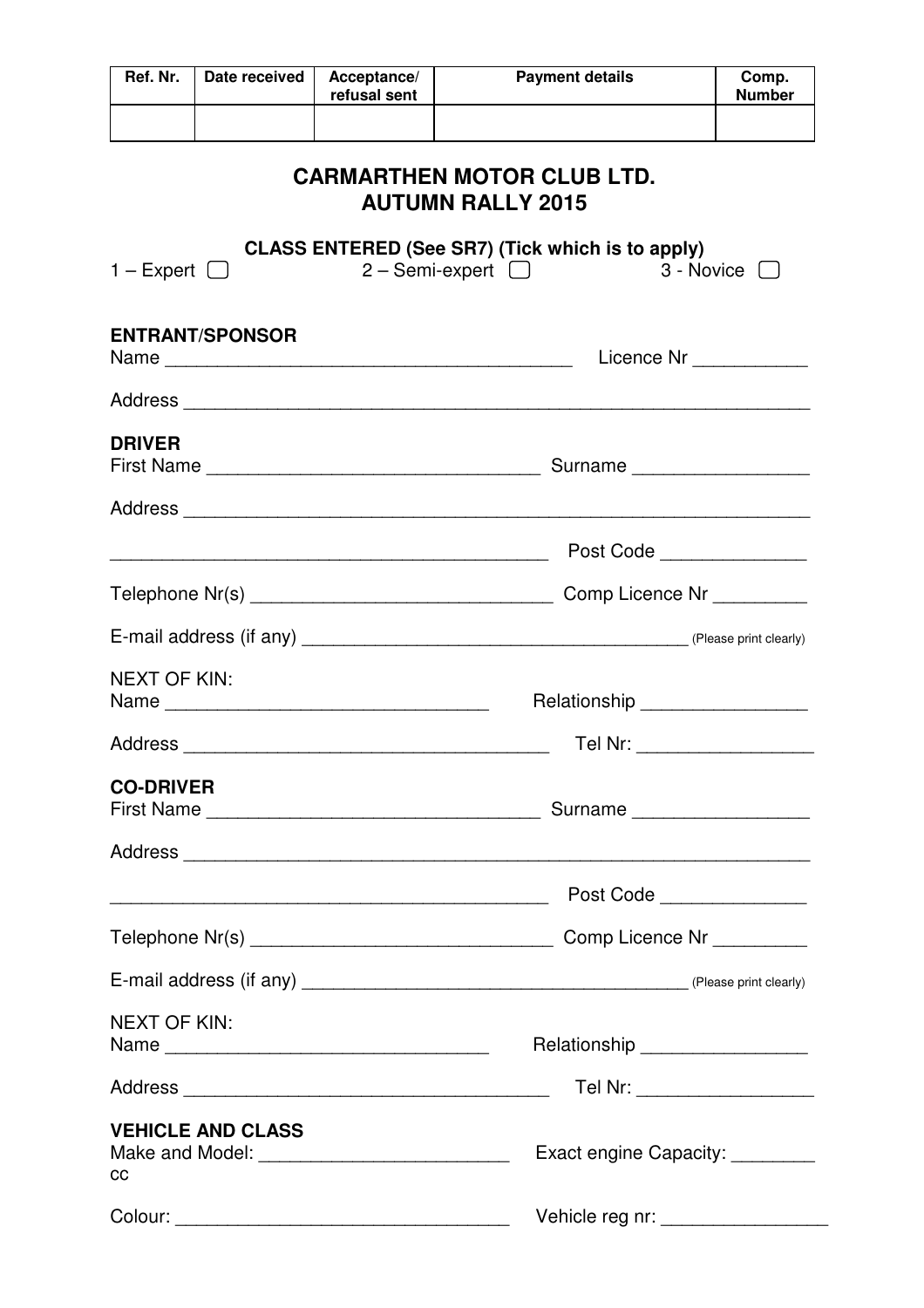## **ADDITIONAL INFORMATION**

| Ladies/mixed crew  | YES/NO |
|--------------------|--------|
| Under 21 navigator | YES/NO |

# **FEES**  Entry fee 95.00 Insurance premium 15.00 Loading on insurance premium (if applicable) ............ C.M.C. Membership - Driver to 31st Dec 2015 5.00 C.M.C. Membership – Navigator to 31st Dec 2015 (Please tick which paid for) 5.00 ----------

TOTAL £

---------- Please enclose cheque(s)/postal order(s) totalling the above amount, made payable to CARMARTHEN MOTOR CLUB LTD. Post dated cheques will not be accepted.

|       | MARSHAL'S DETAILS: ( Must be completed or entry will not be accepted ) |
|-------|------------------------------------------------------------------------|
| Name: |                                                                        |
|       |                                                                        |

Address: \_\_\_\_\_\_\_\_\_\_\_\_\_\_\_\_\_\_\_\_\_\_\_\_\_\_\_\_\_\_\_\_\_\_\_\_\_\_\_\_\_\_\_\_\_\_\_\_\_\_\_\_\_\_\_\_\_\_\_\_\_\_

Telephone No: \_\_\_\_\_\_\_\_\_\_\_\_\_\_\_ E-mail: \_\_\_\_\_\_\_\_\_\_\_\_\_\_\_\_\_\_\_\_\_\_\_\_\_\_\_\_\_\_\_\_\_\_\_

| PREVIOUS EXPERIENCE: (please tick all that apply)                                                     |  |
|-------------------------------------------------------------------------------------------------------|--|
| Main Control $\Box$ Section Start $\Box$ Section Finish $\Box$ Passage Control $\Box$ Give Way $\Box$ |  |

What sort of Control would you prefer to Man?

\_\_\_\_\_\_\_\_\_\_\_\_\_\_\_\_\_\_\_\_\_\_\_\_\_\_\_\_\_\_\_\_\_

Can you man more than one Control?

\_\_\_\_\_\_\_\_\_\_\_\_\_\_\_\_\_\_\_\_\_\_\_\_\_\_\_\_\_\_\_\_\_\_\_\_\_\_\_\_ Held under the General Regulations of the Motor Sports Association (incorporating the provision of the International Sporting Code of the FIA) and the Supplementary Regulations.

# **INSURANCE: \*IMPORTANT\***

Can you comply with the Jelf Insurance Partnership Declaration? YES/NO. If No please complete proposal form. If on own Insurance, please give details below:-

| Name of Insurer: | Policy |
|------------------|--------|
| No.              |        |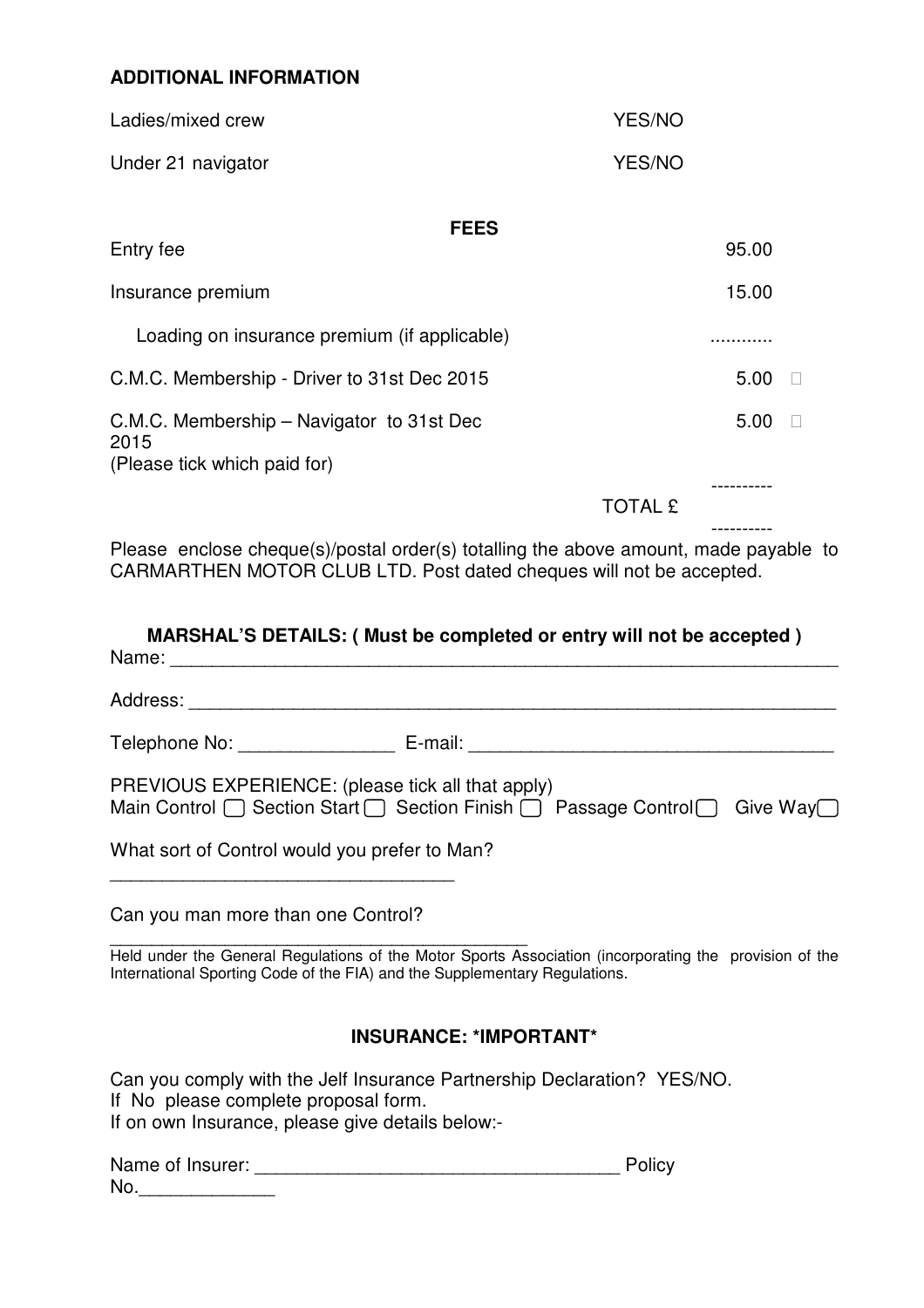Address: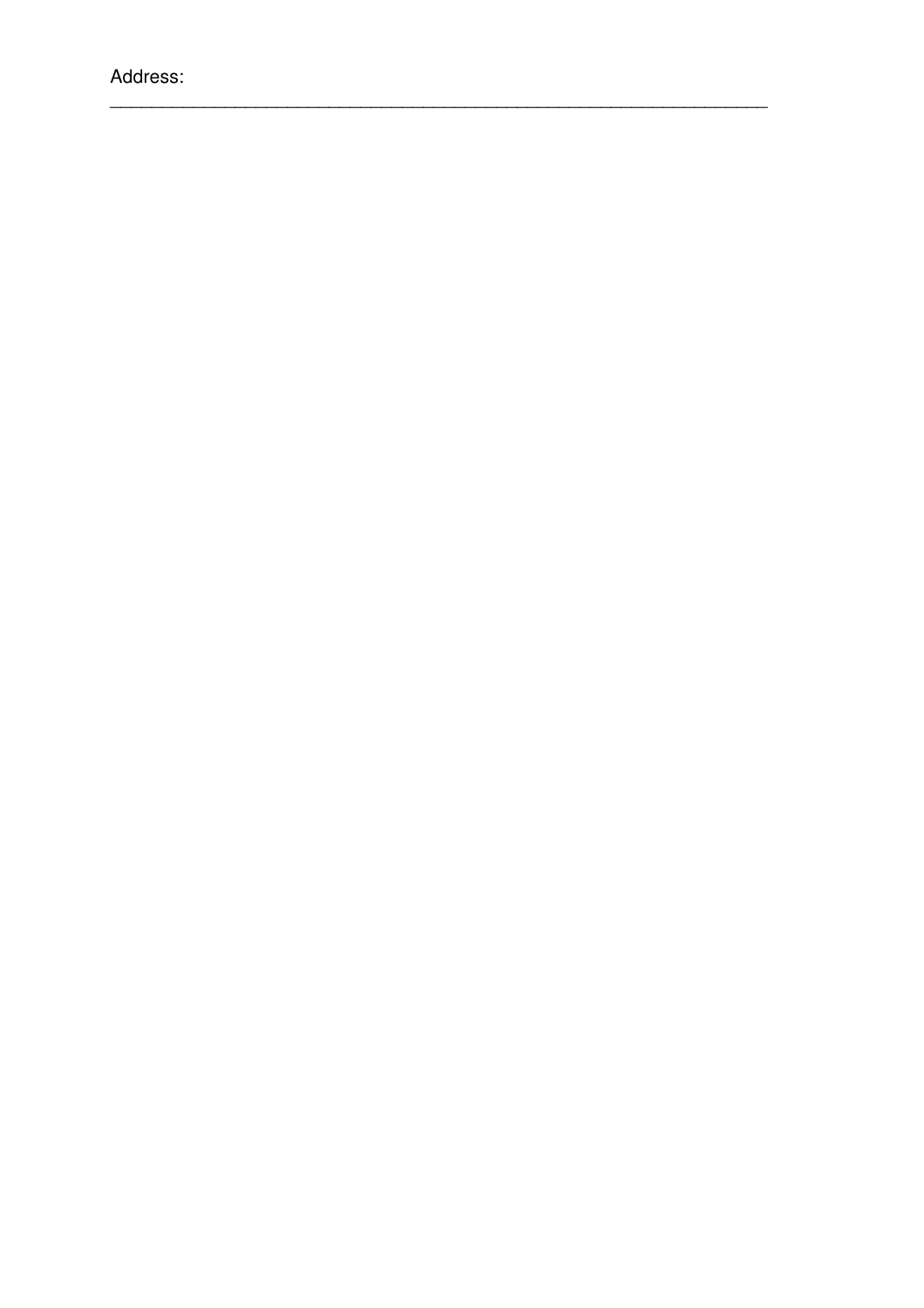### **SEEDING INFORMATION**

Please enter below details of **driver's** best performances in Road Rallies. If no appropriate results, please include any relevant experience.

| <b>EVENT</b> | <b>STATUS &amp;</b> | <b>YEAR</b> | <b>START</b> | <b>RESULT</b><br><b>POSITION</b><br><b>APPLICABLE TO</b> |              |               |      |
|--------------|---------------------|-------------|--------------|----------------------------------------------------------|--------------|---------------|------|
|              | <b>CHAMPIONSHIP</b> |             | NR.          | <b>OVERALL</b>                                           | <b>CLASS</b> | <b>Driver</b> | Nav. |
|              |                     |             |              |                                                          |              |               |      |
|              |                     |             |              |                                                          |              |               |      |
|              |                     |             |              |                                                          |              |               |      |
|              |                     |             |              |                                                          |              |               |      |
|              |                     |             |              |                                                          |              |               |      |
|              |                     |             |              |                                                          |              |               |      |
|              |                     |             |              |                                                          |              |               |      |
|              |                     |             |              |                                                          |              |               |      |
|              |                     |             |              |                                                          |              |               |      |
|              |                     |             |              |                                                          |              |               |      |
|              |                     |             |              |                                                          |              |               |      |
|              |                     |             |              |                                                          |              |               |      |

N.B. Any entrant falsely declaring or withholding information may forfeit their entry fee and have their entry refused.

# **THE ENTRY FOR MUST BE COMPLETED IN EVERY RESPECT - INCLUDING SIGNING THE INDEMNIFICATIONS** and sent to the Entries Secretary:

### **Louise Davies, 62 Ffordd Aneurin, Pontyberem, Llanelli, SA15 5DE**

**Tel:** 07940 068664 (1900 - 2100 hours only please) E-mail: entrysec.autumnroadrally@gmail.com

**Please enclose one completed label to be used on correspondence.**